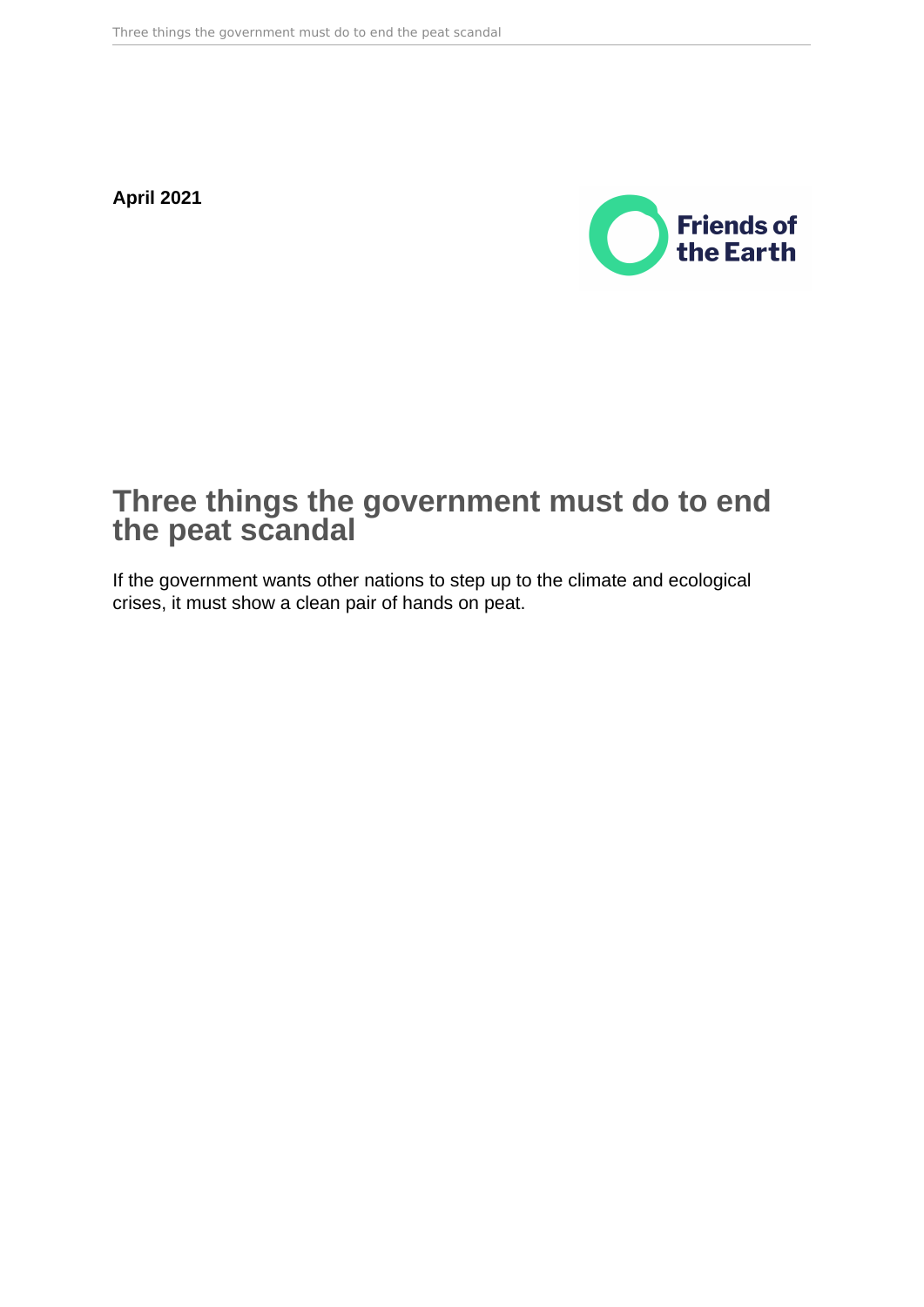Britain's peatlands are unique in many ways. They could be our ally in helping [to curb climate change](https://friendsoftheearth.uk/climate/why-peat-good-climate-and-nature-guide) , restoring Britain's dire state of nature and reducing flood risk.

But the dreadful state of the nation's peatlands means they are being prevented from playing their full part – and there's no mystery why.

2021 must be the year that ministers stop giving the peat industry more time to clean up its act.

## The dire state of the nation's buried treasure

The UK's peatlands have been degraded by a combination of decades of harmful peat extraction, bad land-management practices such as the burning of peat moorlands, and a failure to invest in the restoration of all peatlands.

The UK has behaved as though it can afford to let the best tools in its environment toolkit get rusty and blunt. Yet the costs of protecting peatlands are tiny compared with the costs of letting them decline. The dreadful state of the nation's peatlands means that instead of continuing to quietly store carbon as they have for thousands of years, they are leaking vast volumes of climate-changing gases.

Allowing peatlands to switch from being carbon stores to a source of emissions makes no sense on any level. It also undermines the good actions that some sectors of the economy are taking to cut their climate emissions and kick the fossil fuel habit.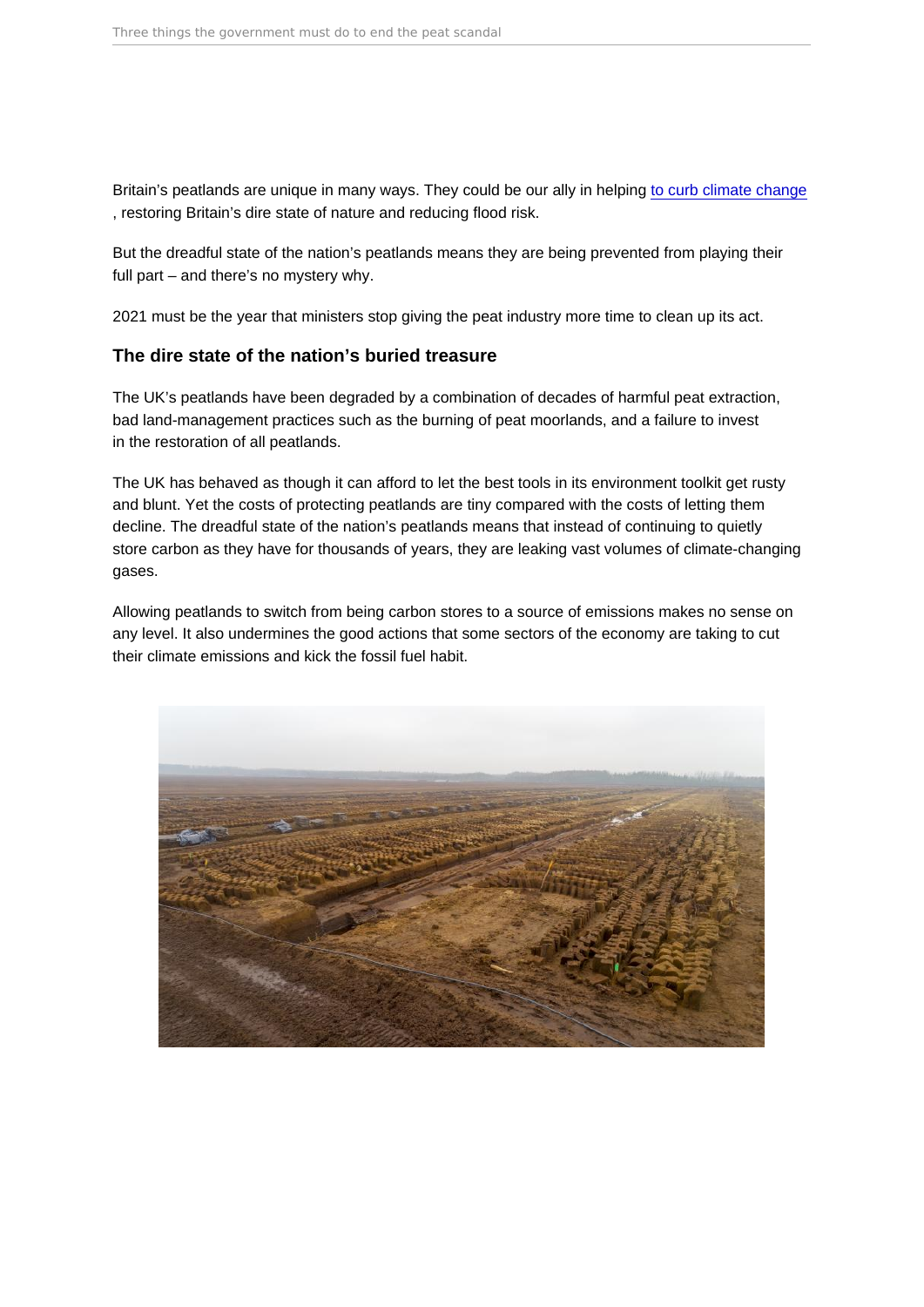Industrial scale peat cutting iStock

And as the peat we use is also sourced from Ireland and the Baltic states, the impact is not on the UK's carbon emissions alone. Peat sold in this country has already released carbon where it was dug up, adding to the global accumulation in the atmosphere.

Ministers must stop dithering and do three things to stop the peat scandal.

1.

## **End peat sales now**

A decade ago, the government declared an end to the sale of peat by 2020. Ministers asked the gardening trade to start phasing out peat and to give their customers a real choice to go truly peat free.

But the peat and horticulture trade has dragged its feet. A trip to a garden centre or DIY store will show that peat sales are still booming and that few stores offer their customers peat-free choices at a comparable price.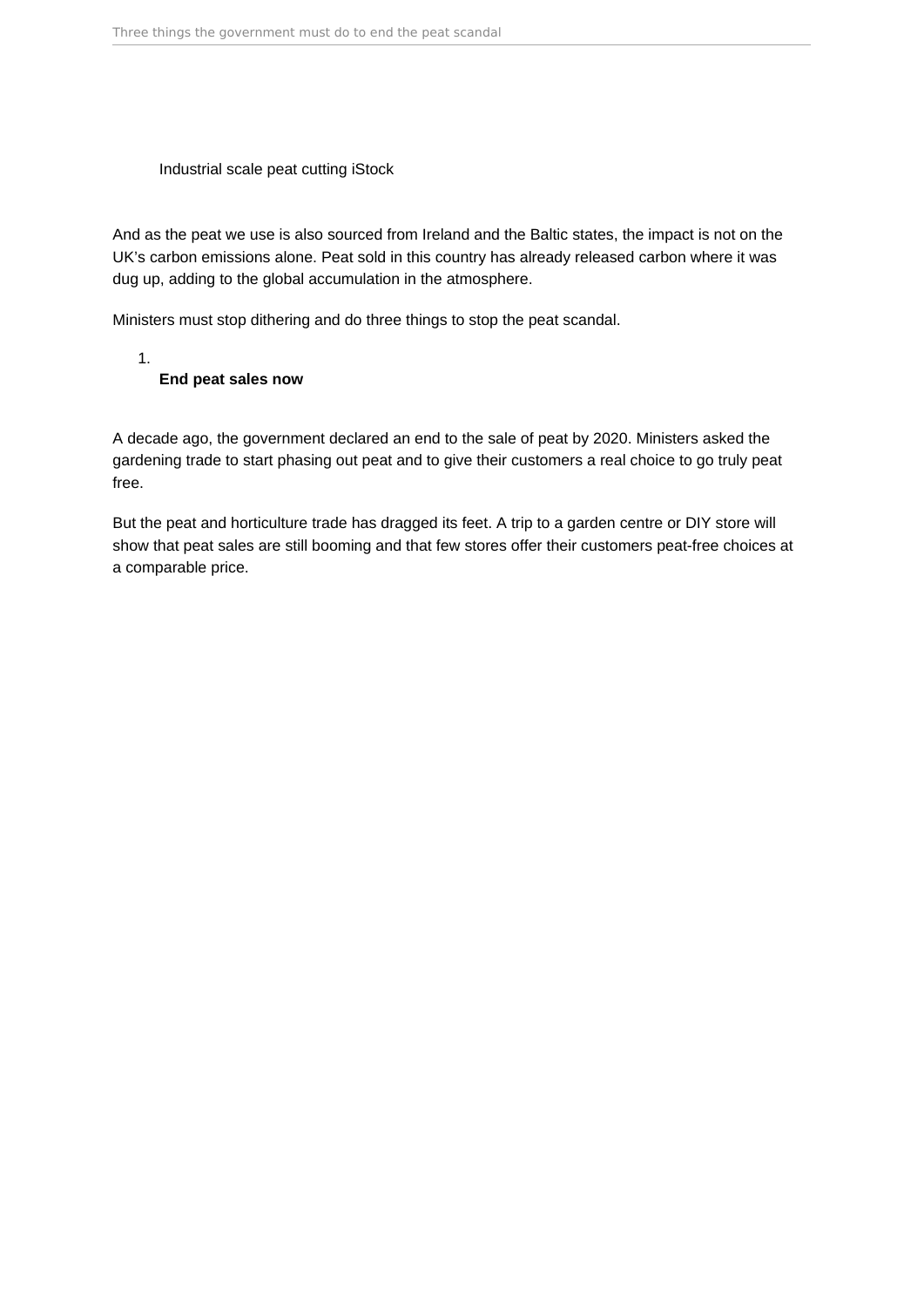Close up of delivery lorry showing plastic sacks of peat stacked high Paul de Zylva

The irony is that no one really needs to use peat to garden successfully. Garden borders, allotments, patio pots and window boxes will be productive without peat. In fact, peat never used to be used much in gardening. It's just that peat has been marketed so much, it's on sale everywhere.

By 2017 it was clear to everyone that the industry was not on track to end peat use by 2020, as ministers wanted. It didn't help that ministers took their eye off the ball and thought they could rely on the industry to regulate itself. We and others [told ministers the voluntary approach wouldn't work,](https://friendsoftheearth.uk/nature/governments-2020-peatfree-target-way-track) but were ignored.

Despite failing to act, the gardening and horticulture trade now wants ministers to give it more time.

If ministers cave in on preserving the nation's peatlands and ending peat sales now, the government's own climate and nature aims will be seriously undermined. Giving in to the industry's claims that it will act at its own leisure means that peat will continue to be on sale for up to twenty years – that's twenty years after peat sales should have ended in the first place.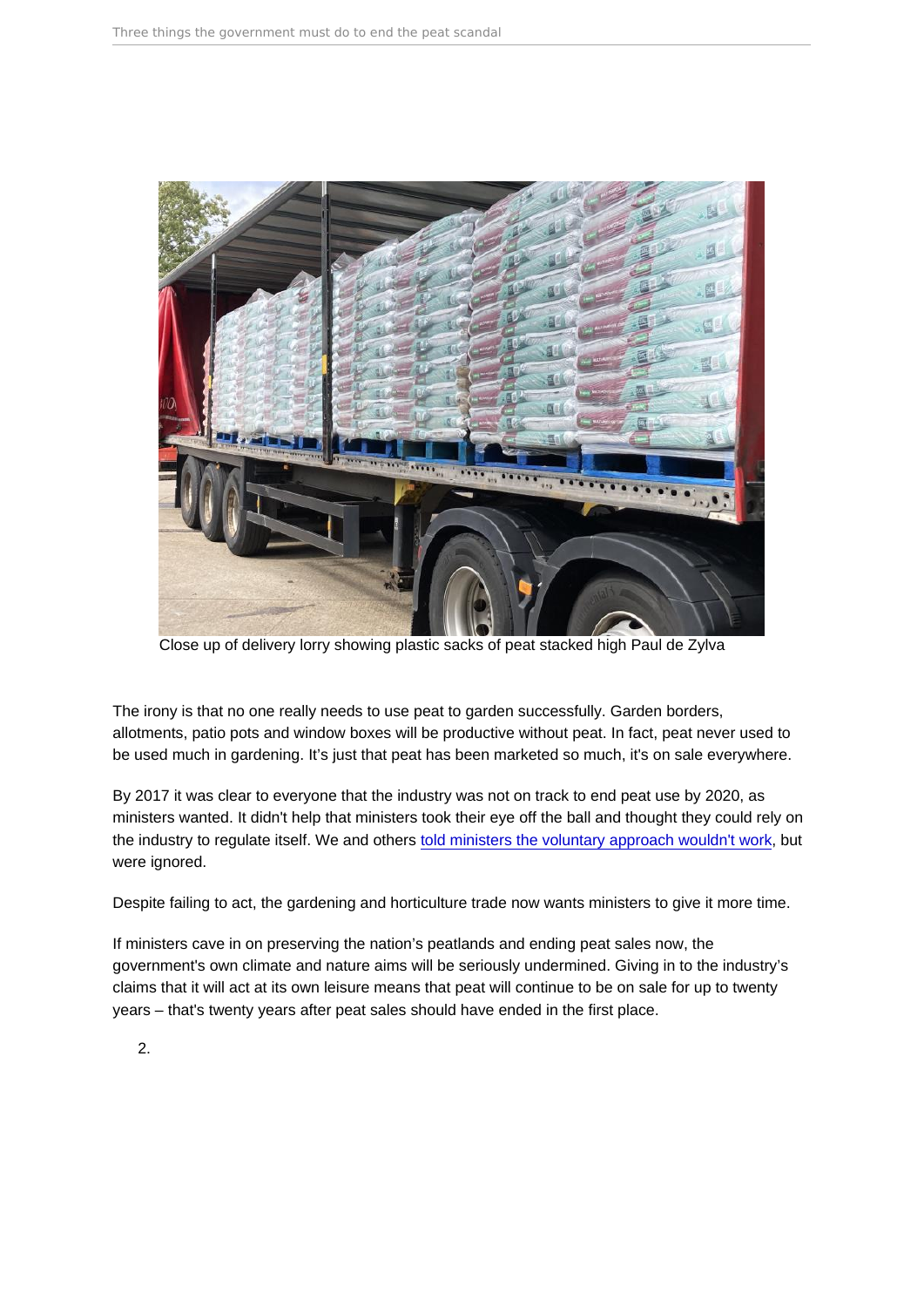## Invest in restoring all of Britain's peatlands

The government also needs to get serious about restoring the natural condition of the nation's peatlands. Letting degraded peatlands continue to leak carbon is counter-productive and makes a mockery of [the government's aspiration to lead global action on climate change](https://friendsoftheearth.uk/climate/uk-toughen-climate-targets-friends-earth-reaction) and get other nations to follow suit.

The government has invested in restoration projects covering a modest 35,000 hectares in England. Peatlands will also get a share of an equally modest £640 million for some restoration projects. It's a start, but it's nowhere near enough to repair the damage and will only last for a few years, when peatlands need decades to repair the damage.

Ministers must get real about proper funding for wholesale peatland restoration. Restoring some peatlands is not good enough, when all peatlands need to be returned to good condition, so they stop leaking carbon and play their full part in storing carbon, restoring nature, and reducing flood risk.

Restoring peatlands makes sense on many levels, including economically, because doing so will be less expensive than the higher costs to come if peatlands are allowed to decline.

View of rare crescent pool on peat bog, Northumberland, stream in foreground iStock

To put costs into perspective, the government estimates that flooding in recent years cost the economy £1.6 billion. Ministers are giving peatland restoration a share of a very modest £640 million.